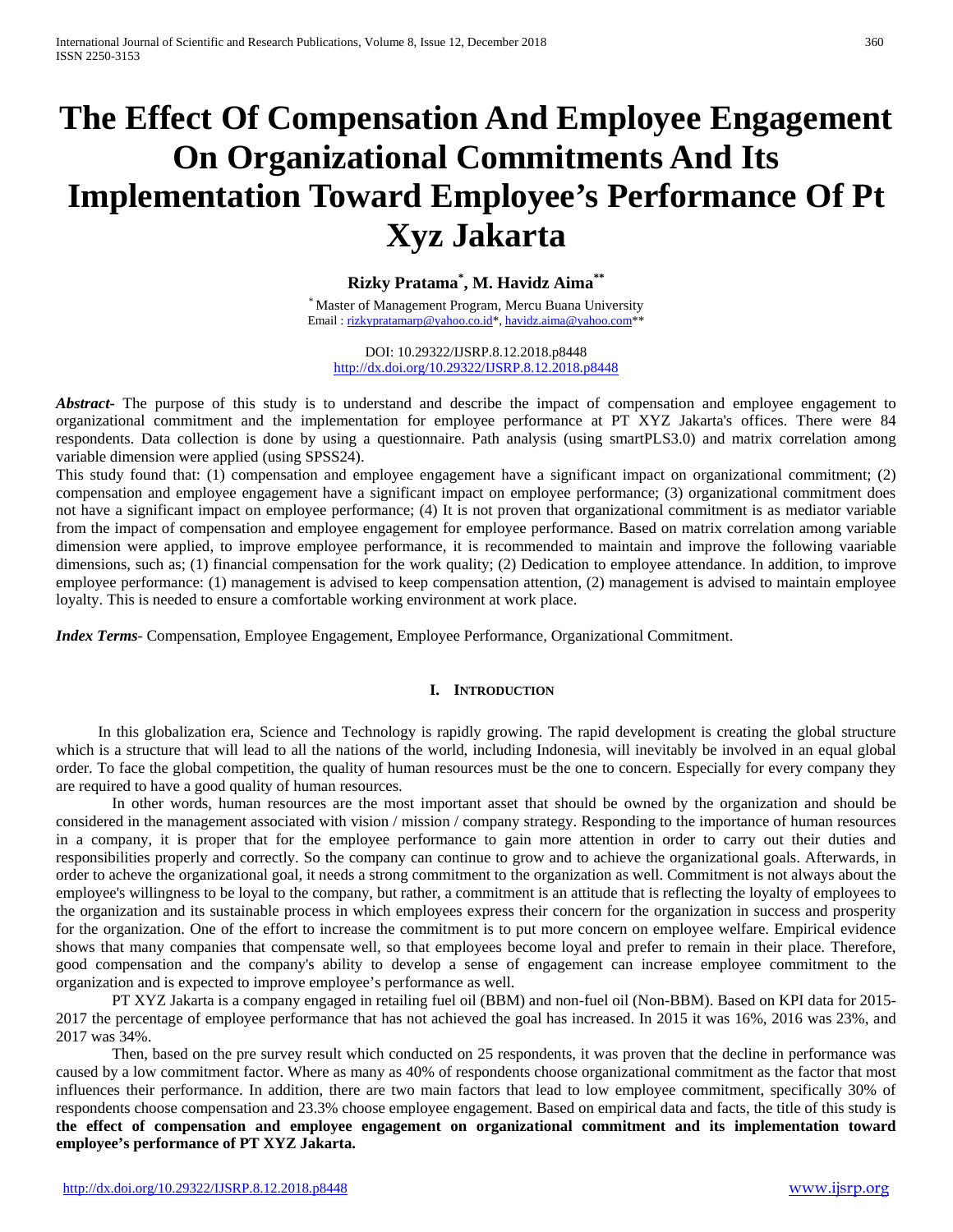The purpose of this study is to understand and explain: (1) The effect of compensation on organizational commitment; (2) The effect of compensation on employee performance; (3) The effect of employee engagement on organizational commitment; (4) The effect of employee engagement on employee performance; (5) The effect of organizational commitment on employee performance; (6) The effect of compensation and employee engagement together on organizational commitment; (7) The effect of compensation, employee engagement and organizational commitment together on employee performance. In addition, also tested the validity (8) Variables of organizational commitment as mediator variables of compensation variables and (9) Variables of organizational commitment as mediator variables of employee engagement variables.

### **II. LITERATURE REVIEW**

### **Theoretical Review**

Theoretical study is a summary or resume and theory found from reading sources (literature) that have a connection within the topic in this research.

### **Compensation**

Compensation is all income in the form of money, goods directly or indirectly received by employees in return for services provided to companies (Hasibuan, 2014: 118). This is in line with the opinion of Mondy (2008: 4) which defines compensation as the total of all benefits received by employees in lieu of the services they have provided.

According to Mondy (2008: 5) compensation is divided into two types, namely: (1) financial compensation based on (a) Direct compensation and (b) indirect compensation. (2) Non-Financial Compensation.

### **Employee Engagement**

Robbins & Judge (2017: 48) argues that employee engagement is an individual's involvement, satisfaction, and enthusiasm for the work they do. Then, Dessler (2016: 377) defines involvement, which refers to psychological involvement that is connected to commitment to complete the work. Employees involved experience a high level of connectivity with their work assignments, therefore will work hard to complete the duties. Then, According to Schaufeli and Bakker 2004 (in Akbar 2013: 13), there are three characteristics in employee engagement, namely: (1) Vigor; (2) Dedication; (3) Absorption.

### **Organizational Commitment**

Baldwin et.al. (2013: 243) Defines organizational commitment as an attitude that reflects the extent to which an employee identifies with the organization and has the desire to remain a member of the organization where he works. Whereas Robbins and Judge (2017: 47) define organizational commitment as the level at which a worker identifies an organization, its goals and expectations is to remain a member. Meyer and Allen (in Luthans, 2011: 148) state that there are three dimensions of organizational commitment, namely: (1) Affective Commitment; (2) Continuance Commitment; (3) Normative Commitment.

### **Employee Performance**

Employee performance is a work performance or work result of both quality and quantity achieved in carrying out its work duties in accordance with the responsibilities given. (Mangkunegara, 2013: 67). Whereas according to Abdullah (2014: 3) performance is work performance which is the result of the implementation of work plans made by an institution held by leaders and employees (HR) who work in the institution both government and companies (businesses) to achieve the organizational goals. According to Dessler (2015: 329) performance can be measured through the following dimensions and indicators: (1) Quality of Work; (2) Productivity; (3) Job knowledge; (4) Reliable; (5) Attendance; (6) Independence.

### **Framework**

Some studies reveal that compensation has a significant positive influence on the form of organizational commitment (Nawab & Bhatti, 2011). Shoko & Zinyemba, (2014) stated that there was a significant positive relationship between employee engagement and organizational commitment. Therefore, it can be found that compensation and employee engagement have a positive and significant influence on organizational commitment. Then previous research also revealed that there was a positive and significant influence between compensation for employee performance (Odunlami & Matthew, 2014). Dajani (2015) revealed that employee engagement has a significant influence on employee performance. Then, Khan et al. (2010) also revealed the existence of a positive and significant relationship between organizational commitment and employee performance. Therefore, it can be found that compensation, employee engagement and organizational commitment have a positive and significant influence on employee performance. Based on previous research, the theoretical framework of this research will be presented in Figure 1.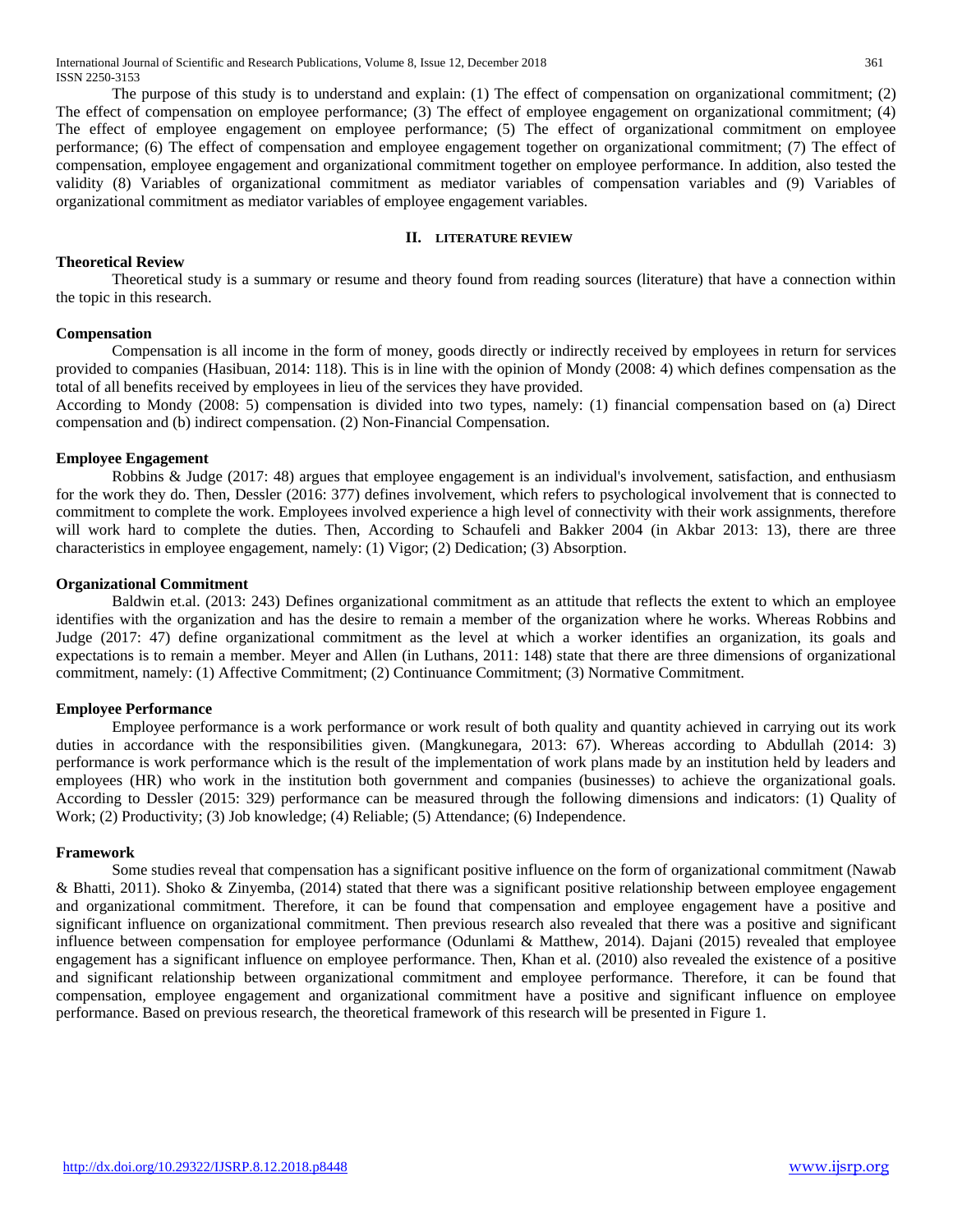



### **Hypothesis**

- H1: Compensation has an effect on organizational commitment.
- H2: Employee Engagement affects organizational commitment.
- H3: Compensation and Employee Engagement affect organizational commitment.
- H4: Compensation affects employee performance.
- H5: Employee Engagement affects employee performance.
- H6: Organizational Commitment influences Employee Performance.
- H7: Compensation, Employee Engagement, Organizational Commitment affect Employees performance.

### **III. RESEARCH METHODS**

The type of research used is quantitative research by using primary data in the form of surveys. To get the complete, relevant and complementary data, in addition to the primary data in the form of surveys, researcher used secondary data in the form of employee Key Performance Indicators (KPI) in 2015 - 2017 issued by the Human Resources Department of PT XYZ Jakarta. This study was designed with the aim to be able to understand, explain and analyze the correlation between independent variables on the dependent variable.

According to Sugiyono (2013: 64), independent variable is referred as stimulus variable, predictor, antecendent. In Indonesian it is often called as variabel bebas. The independent variable is a variable that influences, causes the change, and the emergence of the dependent variable. The independent variable in this study is a compensation and employee engagement. Then, According to Sugiyono (2013: 64), Bound / Dependent Variable is often referred to as output variables, criteria, consequently. In Indonesian it is often referred to as the dependent variable. Dependent variable is a variable that is influenced or which becomes a result, because of the existence of independent variables. The dependent variable in this study is organizational commitment and employee performance.

### **Population and Samples**

The population in this study were employees of the head office of PT. XYZ Jakarta at JL. K.H Wahid Hasyim No 100-102, Menteng, Central Jakarta, Indonesia. A sample of 84 respondents from 106 permanent employees at PT. XYZ Jakarta.

### **Data analysis method**

This study uses data analysis techniques using SmartPLS software version 3.2.7, while the correlation matrix between dimensions uses SPSS version 24 software.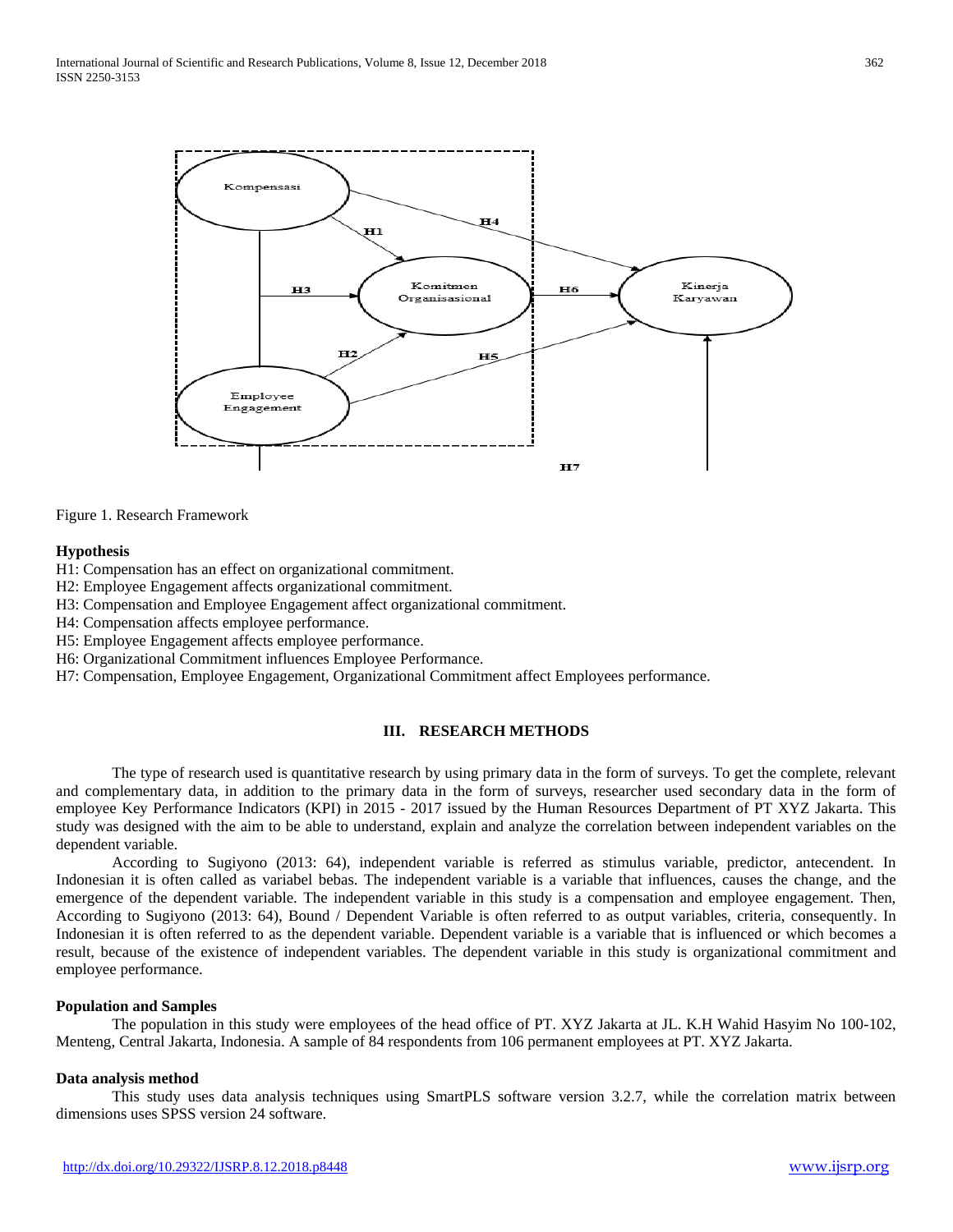# **IV. FINDINGS AND DISCUSSION**

### **Research Results and Discussion**

The test which used in the study is the indicator test (outer model) and hypothesis test (inner model).

## **Outer Model Test**

Outer models are often also called (outer relations or measurement models) that define the characteristics of latent variable with indicator or manifest variable (Wiyono, 2011: 398). To find out whether the indicator used is valid or not, it can be seen through the value of the loading factor. Hair, et. al. (2010) revealed that the KMO range and factor loading that meet the requirements are those that have values above 0.50. However, the factor loading value can be tolerated up to 0.50, while the lower value of 0.50 can be excluded from the analysis (Ghozali, 2014). For the factor loading value in this study can be seen in Figures 2, 3, 4 and 5.



**Figure 2.** *Outer Model* **Compensation Figure 3.** *Outer Model Employee Engagement*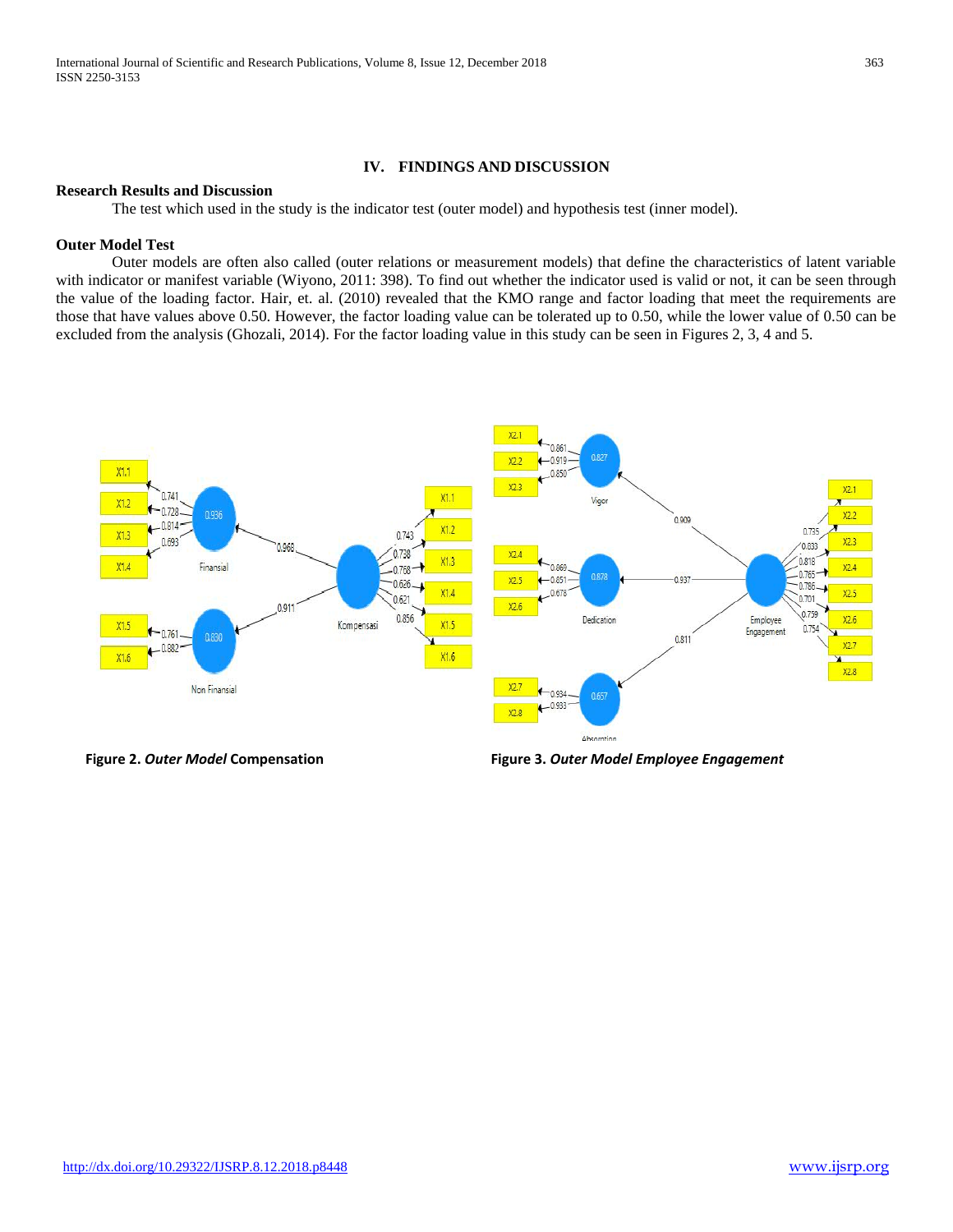

### **Figure 4.** *Outer Model* **Organizational Commitment Figure 5.** *Outer Model* **Employee Performance**

The picture above state that the results of data processing with version 3.0 SmartPLS,produce indicators of all variables having a value of loading factor > 0.50. This shows that all indicators are valid and still used in the model.

### **Hypothesis Test (Inner Model)**

The next step after evaluating the construct or variable measurement model is evaluating the structural model or inner model or testing the hypothesis. Hypothesis testing can be done by evaluating the path coefficient.

Based on the results of calculations using calculating SmartPLS 3.0 bootstrapping, this is generated from the path coefficients and t-statistic values that describe the impact between constructs / variables as shown in figures 6 and 7.



**Figure 6. Path Coefficient Value Figure 7. t Statistik Value**

Based on Figure 6. The structural equation of this study can be formulated as follows: **Organizational Commitment (Y1) = 0,395 ɤ1 + 0,491 ɤ2 Employee Performance (Y2) = 0,483 ɤ3 + 0,360 ɤ4 + 0,070 β**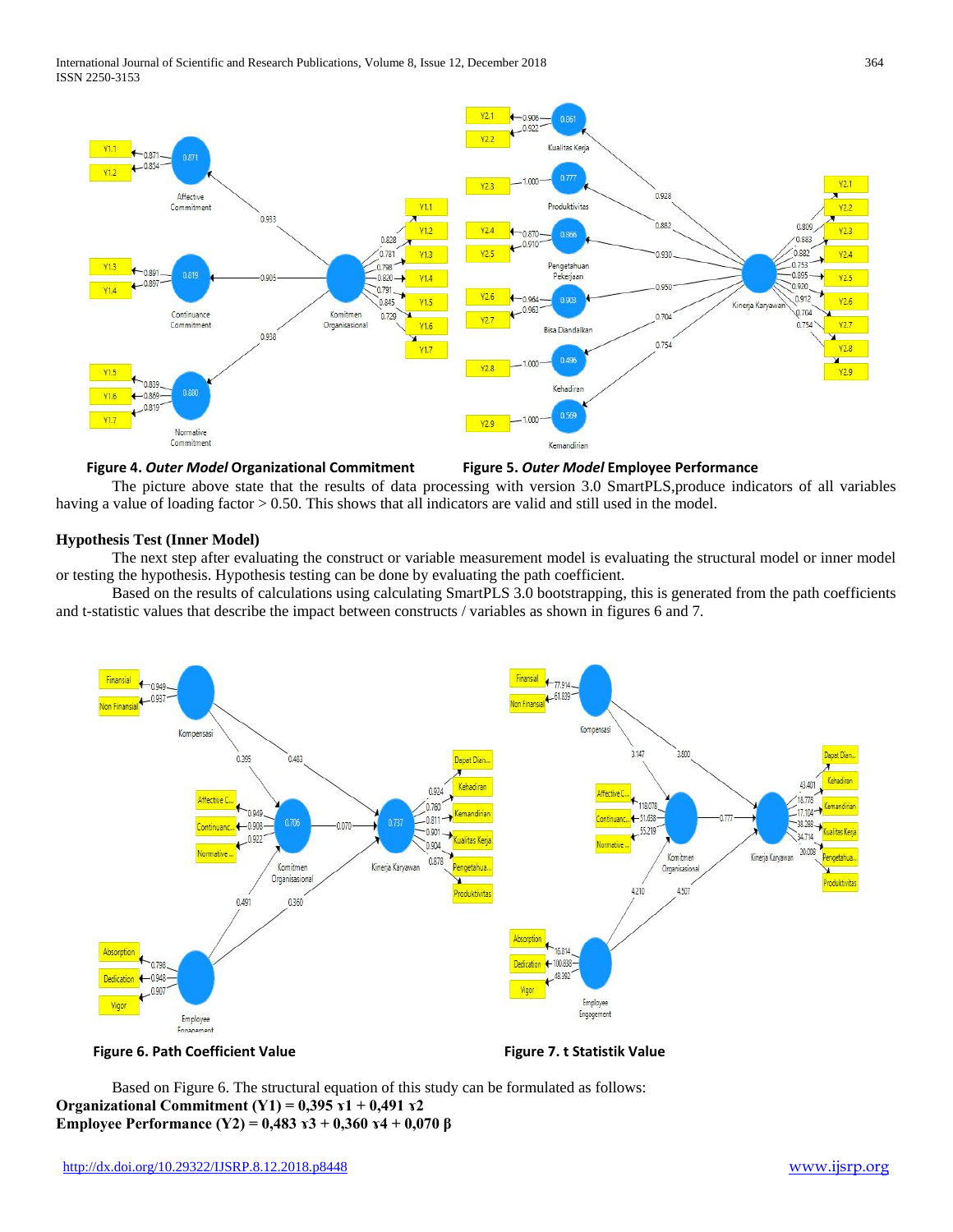The dimensions of the parameter coefficient for the Compensation variable  $(X1)$  on the Organizational Commitment variable (Y1) is 0.395, which means that there is a positive influence between compensation for organizational commitment. Value of t - Statistics of 3.147> from t-table 1.66, which means significant.

The dimensions of the parameter coefficient for the Compensation variable  $(X1)$  for the employee performance variable  $(Y2)$ is 0.483, which means that there is a positive influence between compensation for employee performance. Value of t - Statistics of 3,800> from t-table 1.66, which means significant.

The dimensions of the parameter coefficient for the Employee Engagement variable (X2) on the Organizational Commitment variable (Y1) is 0.491, which means that there is a positive influence between Employee Engagement on organizational commitment. Value of t - Statistics of 4.210> from t-table 1.66, which means significant.

The dimensions of the parameter coefficient for the Employee Engagement variable (X2) on the Employee Performance variable (Y2) is 0.360, which means that there is a positive influence between employee engagement on employee performance. Value of t - Statistics of 4.507> from t-table 1.66, which means significant

The dimensions of the parameter coefficient for the Organizational Commitment variable (Y1) on the Employee Performance variable (Y2) is 0.070 which means there is no influence between organizational commitment to employee performance. Value of t - Statistics of 0.777 <from t-table 1.66, which means not significant.

The dimensions of parameter coefficient for the Compensation variable (X1) through the Organizational Commitment variable (Y1) on Employee Performance (Y2) is 0.028 <from direct effect 0.483 which means that Y1 does not mediate the effect of X1 on Y2.

The dimensions of parameter coefficient for the Employee Engagement variable (X2) through the Organizational Commitment variable (Y1) on Employee Performance (Y2) is 0.034 <from direct effect 0.360 which means Y1 does not mediate the effect of X2 on Y2.

## **Interdimensional Matrix Correlation**

Correlation analysis aims to measure the level of relationship between dimension in variable X with dimension in variables Y1 and Y2 and dimension in variable Y1 with dimensions in variable Y2. In this study compensation variables consist of 2 dimensions, employee engagement variables consist of 3 dimensions, organizational commitment variable consist of 3 dimensions and employee performance variable consist of 6 dimensions.

| Variables         |                    |                     |                  |                                              |                   |                   |  |  |  |  |
|-------------------|--------------------|---------------------|------------------|----------------------------------------------|-------------------|-------------------|--|--|--|--|
| <b>Variable</b>   | <b>Dimension</b>   | Compensation $(X1)$ |                  | <b>Employee Engagement <math>(X2)</math></b> |                   |                   |  |  |  |  |
|                   |                    | <b>Financi</b>      | <b>Non</b>       | <b>Vigor</b>                                 | <b>Dedication</b> | <b>Absorption</b> |  |  |  |  |
|                   |                    | al                  | <b>Financial</b> |                                              |                   |                   |  |  |  |  |
| Organizational    | 1. Affective       | .793                | .679             | .806                                         | .819              | .504              |  |  |  |  |
| <b>Commitment</b> | 2. Continuance     | .688                | .568             | .624                                         | .629              | .318              |  |  |  |  |
| <b>(Y1)</b>       | 3. Normative       | .708                | .648             | .721                                         | .753              | .577              |  |  |  |  |
| <b>Employees</b>  | 1. Quality of Work | .722                | .614             | .603                                         | .704              | .469              |  |  |  |  |
| Performance(Y)    | 2. Productivity    | .679                | .656             | .568                                         | .661              | .416              |  |  |  |  |
| 2)                | 3. JobKnowledge    | .683                | .636             | .663                                         | .739              | .378              |  |  |  |  |
|                   | 4. Reliable        | .703                | .633             | .637                                         | .710              | .392              |  |  |  |  |
|                   | 5. Attendance      | .696                | .646             | .599                                         | .809              | .450              |  |  |  |  |
|                   | 6. Independence    | .650                | .703             | .681                                         | .749              | .439              |  |  |  |  |

**Table 1. Results of the Matrix Correlation Between Dimensions of Independent Variables and Dependent** 

| Table 2. Results of the Matrix Correlation Between Dimensions of Dependent Variables and Dependent |
|----------------------------------------------------------------------------------------------------|
| <b>Variables</b>                                                                                   |

| <b>Variable</b>   | <b>Dimension</b> | <b>Employees Performance (Y2)</b> |                  |                |                 |                       |                  |  |  |
|-------------------|------------------|-----------------------------------|------------------|----------------|-----------------|-----------------------|------------------|--|--|
|                   |                  | <b>Oualit</b><br>v of             | Producti<br>vity | Job<br>Knowled | <b>Reliable</b> | <b>Attenda</b><br>nce | Independen<br>ce |  |  |
|                   |                  | Work                              |                  | ge             |                 |                       |                  |  |  |
| Organization      | 1. Affective     | .745                              | .601             | .780           | .703            | .658                  | .556             |  |  |
| <u>al</u>         | 2. Continuance   | .578                              | .452             | .615           | .500            | .557                  | .554             |  |  |
| <b>Commitment</b> | 3. Normative     | .599                              | .454             | .593           | .516            | .628                  | .444             |  |  |
| (Y1)              |                  |                                   |                  |                |                 |                       |                  |  |  |

Source: Data processed by researcher

In the compensation variable for organizational commitment variables, the highest dimension correlation is financial compensation for the dimension of affective commitment, amounting to 0.793. In other words, the dimensions of affective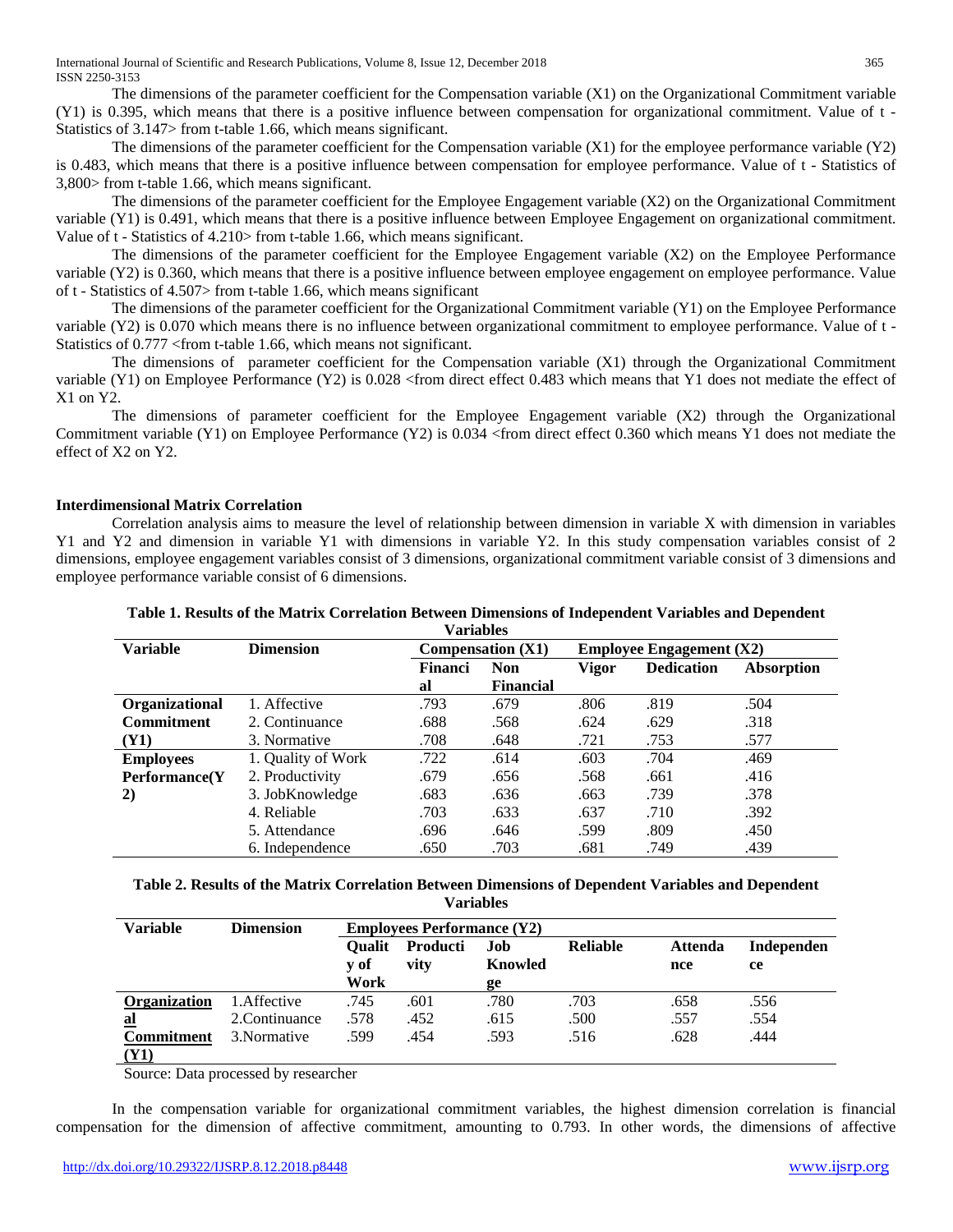International Journal of Scientific and Research Publications, Volume 8, Issue 12, December 2018 366 ISSN 2250-3153

commitment held by employees are strongly influenced by the dimensions of financial compensation such as salary, reward and benefit.

In the compensation variable for employee performance variables, the highest dimension correlation is financial compensation for work quality of 0.722. In other words, the quality of work of employees will be maximized when their financial compensation is fulfilled.

In employee engagement variable on organizational commitment variable, the highest dimension correlation is dedication to the dimensions of affective commitment, amounting to 0.819. Thus, employees' affective commitment is strongly influenced by employee dedication.

In employee engagement variables on employee performance variables, the highest dimension correlation is Dedication to attendance of 0.809. In other words, attendance is greatly influenced by employee dedication.

In the variable of organizational commitment to employee performance variables, the highest dimension correlation is an affective commitment to work knowledge of 0.780. In other words, work knowledge is greatly influenced by affective commitments.

### **Results and Discussion**

**The Effect of Compensation on Organizational Commitment (Hypothesis 1)**. From the results of the study it was reveal that compensation had an effect on organizational commitment. This result is in line with the results of the study (Nawab & Bhatti, 2011: 26), which states that if organizations that have a good compensation management system will have a very positive impact on their employees. This result is also in line with Ahmad, et al., (2016) research that there is a significant relationship between compensation and organizational commitment. That is, the higher the compensation given to employees, then the commitment of employees to the company will be high as well.

**The Effect of Employee Engagement on Organizational Commitment (Hypothesis 2)**. From the results of this study, it can be indicated that there is a positive and significant relationship between employee engagement and organizational commitment. The results of this study are supported by previous research conducted by Phaik Lin & Lee Ping, (2016) which shows the results that there is a significant relationship between employee engagement and organizational commitment. Organizational commitment refers to the emotional attachment of employees to a particular organization, alignments with certain organizations, and involvement in certain organizations. That is, the better employees who feel bound to the organization or their responsibilities, the better the commitment shown by employees to the organization.

**The Effects of Compensation and Employee Engagement on Organizational Commitment (Hypothesis 3)**. The finding of the study indicate that hypothesis 3 is proven which states that the compensation and employee engagement variables simultaneously have a positive influence on organizational commitment supported by data on employees of PT. XYZ. Compensation and employee engagement each influence organizational commitment if each stands alone as a variable. Then, if both are combined, simultaneous compensation and employee engagement also affect organizational commitment. It proves that in forming organizational commitment, compensation and employee engagement variables can be a shaping factor for these organizational commitments.

**The Effect of Compensation on Employee Performance (Hypothesis 4)**. From the results of this study it can be indicated that there is a positive and significant relationship between compensation and employee performance. This is in line with the research conducted by Odunlami & Matthew, (2014) which shows the results that there is a significant relationship between compensation and employee performance. That is, the better the compensation given to employees, the better the employee's performance

**The Effect of Employee Engagement on Employee Performance (Hypothesis 5)**. From the results of the study it is known that employee engagement has a significant positive effect on employee performance. This result is in line with the results of Dajani's research (2015) which states that employee engagement has a significant impact on employee performance. According to Harter et al., (2002) in (Ahmed et al., 2017) Organizations that have employees with high levels of involvement will get maximum organizational results through the performance of their employees. That is, high employee engagement will improve employee performance.

**The Effect of Organizational Commitment on Employee Performance (Hypothesis 6)**. From the results of the study, it has discovered that organizational commitment does not affect employee performance. The results of this study are supported by previous research conducted by Renyut, et al., (2017) which states that organizational commitment does not have a significant effect on employee performance. According to Mangkunegara (2010: 13) there are factors that can influence performance, namely the ability and motivation factors. This theory is supported by research by Aima, et al., (2017) which says that competence and motivation have a positive and significant influence on employee performance. Then, based on the results of interviews with employees, it was found that the factors that most affected their performance were "huge workload". So it can be concluded, even though the employees have a high commitment, if the workload they carry is beyond the ability, then their performance will still not be achieved. Thus, a decrease in the performance of employees at PT XYZ Jakarta is not influenced by organizational commitment, but is more influenced by other factors, namely workload.

**The Effects of Compensation, Employee Engagement, and Organizational Commitment on Employee Performance (Hypothesis 7)**. The findings of the study indicate that hypothesis 7 is proven which states that the compensation variable, employee engagement and organizational commitment simultaneously have a positive and significant influence on employee performance supported by data from employees of PT. XYZ. The results of this study are supported by the results of the previous research conducted by Odunlami & Matthew, (2014) which shows the results that there is a significant positive relationship between compensation and employee performance. Then, the results of Dajani's research (2015) which states that employee attachments have a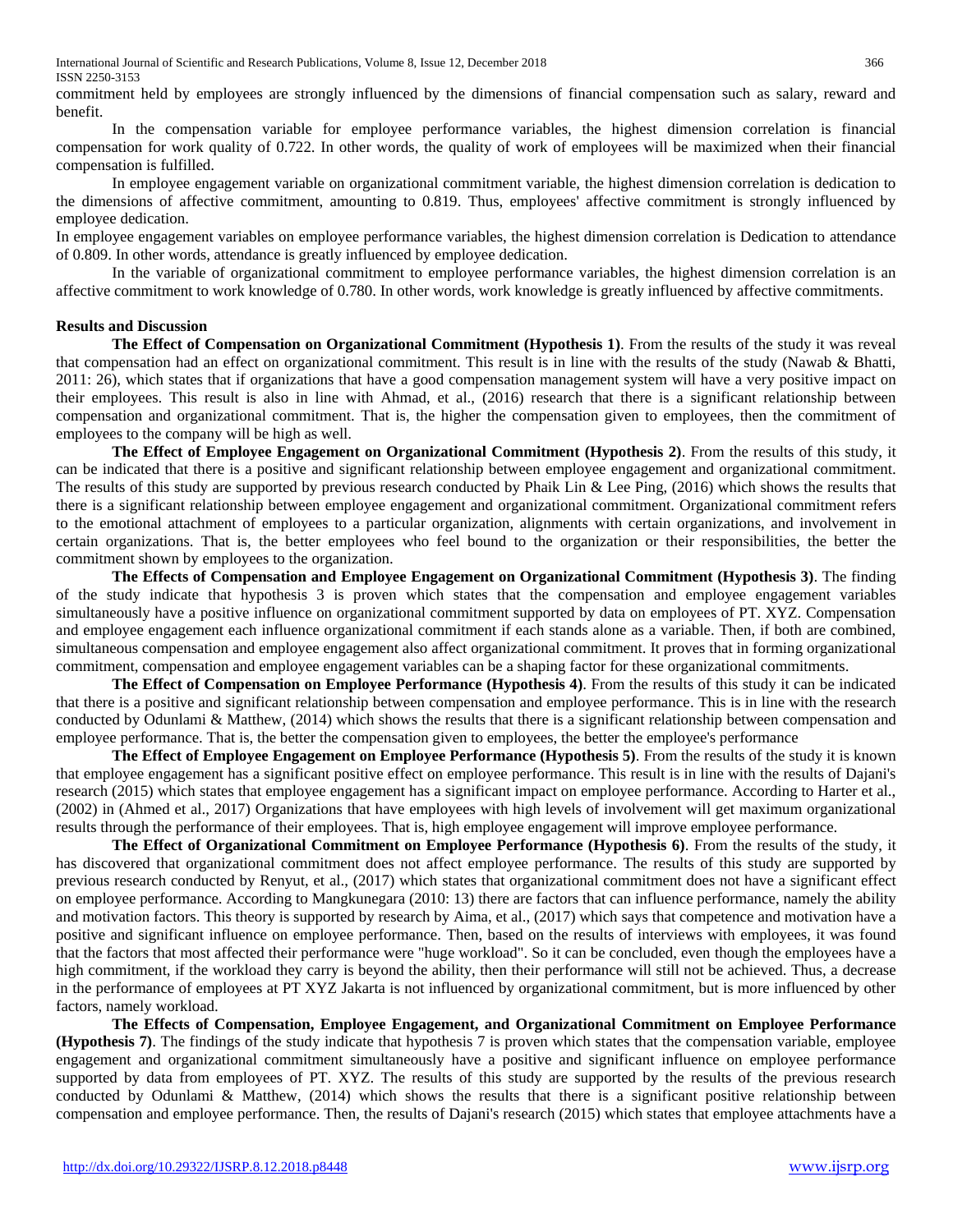significant impact on employee performance. In addition, these results also support the research conducted by Hafiz, (2017) which shows that there is a positive and significant relationship between organizational commitment and employee performance.

### **V. CONCLUSION AND SUGGESTION**

### **Conclusion**

Based on the results of the research and discussion in the previous chapters, several conclusions can be stated as follows: (1) The compensation variable has a positive and significant effect on organizational commitment; (2) Employee engagement variables has a positive and significant effect on organizational commitment; (3) Compensation and employee engagement variables have a simultaneous and significant positive effect on organizational commitment; (4) Compensation variable has a positive and significant effect on the performance of employees of PT. XYZ; (5) Employee engagement variable has a positive and significant effect on employee performance at PT. XYZ; (6) Variable organizational commitment as a mediator in this study does not affect the performance of employees of PT. XYZ; (7) The compensation variable, employee engagement and organizational commitment simultaneously have a positive and significant influence on employee performance.

### **Suggestion**

The results showed that the dimension of dedication from employee engagement is the strongest dimension influencing organizational commitment. Dedication is characterized by enthusiasm, inspiration, and pride. Based on the results of the research, companies can consider being able to make the sense of enthusiasm and pride of the employees keep maintaining well. This can be done by concerning to employee welfare, providing a comfortable working atmosphere or giving employees the freedom to innovate so that employees can be more committed to the company.

Dedication is also the most powerful dimension in influencing employee performance. Employees who give full dedication or in other words have a high level of involvement for the company, the organization will get maximum results through the performance of its employees. Considering that this dimension is very strong in influencing commitment and performance, the company can consider continuing to maintain employee dedication in several ways such as improving employee welfare, providing a comfortable work atmosphere, or providing training to employees to be able to motivate employees at work.

The role of compensation can affect the employee performance as well. Due to the compensation is a sign of remuneration received by employees for their contribution, then providing good compensation will motivate employees to complete their tasks properly. Direct compensation is the most powerful dimension affecting employee performance. Based on the results of the research, companies can consider providing good compensation to employees such as providing salaries and benefits in accordance with the position and employment of employees, then fulfilling the needs and work facilities of employees.

The writer expects that for further research would discover more into the variables that affect organizational commitment and employee performance.

### **REFERENCES**

- [1] Ahmad, Ashfaq., Palwasha Bibi., dan Abdul H.A.Majid. (2016). Co-worker Support as Moderator on the Relationship between Compensation and Transactional Leadership in Organizational Commitment. International Journal of Economic Perspectives. Volume.10, No, 4. hal 695-709.
- [2] Ahmed, Shaheen., Fais Bin Ahmad., dan Abdul Rahman Jaaffar. (2017). Employee Engagement on Employee Relations with Supervisor and Employee Performance Relationship in Developing Economy: Critical Analysis with PLS-SEM. Saudi Journal of Business and Management Studies. Vol.2, No,4A. hal 389- 398.
- [3] Aima, Havidz., Rizki Adam., dan Hapzi Ali. (2017). Model of Employee Performance: Competence Analysis and Motivation (Case Study at PT. Bank Bukopin, Tbk Center). Quest Journals, Journal of Research in Business and Management. Volume 4, No, 11. Hal 49-59.
- [4] Akbar, Muhammad R. (2013). Pengaruh Budaya Organisasi Terhadap Employee Engagement (Studi Pada Karyawan PT Primatexco Indonesis di Batang). Journal of Social and Industrial Psychology. Vol.2, No,1. Hal 10-18.
- [5] Angelica, Diana. (trans). Dessler, Gary. (2016). Manajemen Sumber Daya Manusia. Edisi 14. Salemba Empat. Jakarta.
- [6] Baldwin, Timothy T, William H. Bommer, Robert S. Rubbin. (2013). Managing Organizational Behavior what Great Managers Know & Do. Edisi kedua. Mc Graw Hill. New York.
- [7] Dajani, Maha Ahmed Zaki. (2015). The Impact of Employee Engagement on Job Performance and Organisational Commitment in the Egyptian Banking Sector. Journal of Business and Management Sciences. Vol. 3, No, 5. Hal 138-147.
- [8] Dessler, Gary. (2015). Manajemen Sumber Daya Manusia. Edisi 14. Salemba Empat. Jakarta.
- [9] Gendro,Wiyono. 2011. Merancang Penelitian Bisnis dengan Alat Analisis SPSS 17.0 & Smart PLS 2.0. Yogyakarta: Percetakan STIM YKPM.
- [10] Ghozali, Imam. 2014. Structural Equation Modeling, Metode Alternatif dengan Partial Least Square (PLS). Edisi 4. Semarang : Badan Penerbit Universitas Diponegoro.
- [11] Hafiz AZ. (2017). Relationship between Organizational Commitment and Employee's Performance Evidence from Banking Sector of Lahore.Arabian Journal of Business and Management Review. Volume 7 Nomor 2. 1-7.
- [12] Hair et al. (2010). Multivariate Data Analysis, Seventh Edition. Pearson Prentice Hall.
- [13] Hasibuan, Malayu S.P. (2014). Manajemen Sumber Daya Manusia. Edisi Revisi. Bumi Aksara. Jakarta.
- [14] Khan, Muhammad. Riaz., Ziauddin., Farooq Ahmed Jam., M. I. Ramay. (2010). The Impacts of Organizational Commitment on Employee Job Performance. European Journal of Social Sciences.Vol.15, No 3. Hal 292-298.
- [15] Luthans, Fred. (2011).Organizational Behavior: An Evidence-Based Approach. Edisi 12. McGraw-Hill Irwin. New York.
- [16] Mangkunegara, Anwar Prabu. (2010). Evaluasi kinerja SDM. Refika Aditama. Bandung
- [17] Mangkunegara, Anwar Prabu. (2013). Manajemen Sumber Daya Manusia. Rosdakarya. Bandung.